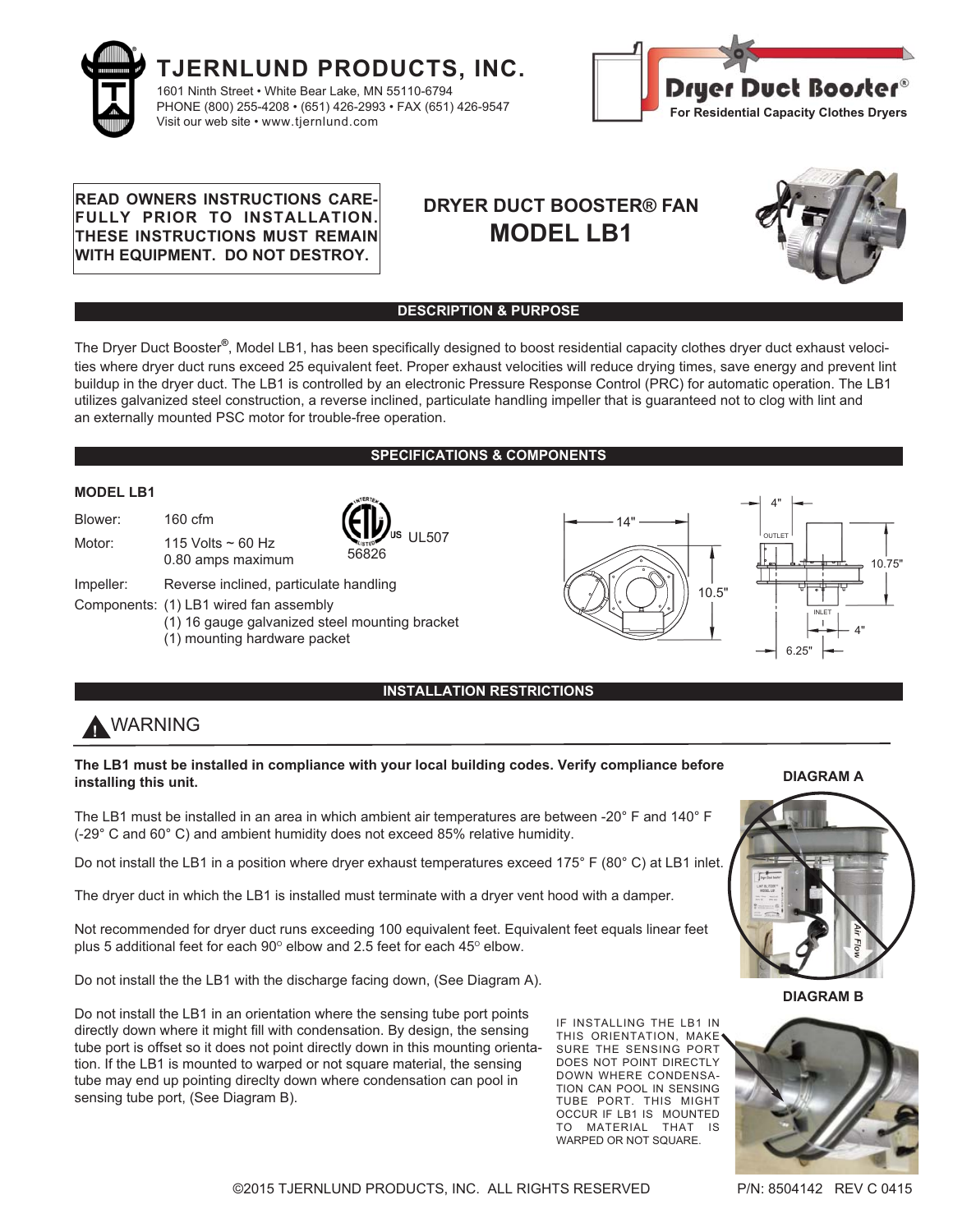## **INSTALLATION RECOMMENDATIONS**

Avoid installing the LB1 within 15 equivalent feet\* of the dryer or within 5 equivalent feet of the dryer vent hood, (See Diagram C).

\*Equivalent feet equals linear feet plus 5 additional feet for each  $90^\circ$  elbow and 2.5 feet for each  $45^\circ$  elbow.

Avoid installing the inlet or outlet of the LB1 within 1 foot of dryer duct elbows.

Install the LB1 as close to the middle of the dryer duct run as possible.

- **NOTE: Do not** use screws in the dryer duct installation. The LB1 motor can be mounted in a horizontal or vertical orientation. Discharge must face up if mounted vertically, (See Diagram D). Do not install the LB1 in an orientation where the sensing tube port might fill with condensation, (See Diagram B).
- 1. Considering dryer duct routing and LB1 location, use the (4) #10 x 1 3/4" wood screws to secure the mounting bracket to the wood structure using the  $(4)$  3/8" holes in the  $\frac{1}{2}$  moon portion of the bracket. Do not to over tighten the screws.
- 2. Based on the desired mounting orientation, position the mounting bracket onto 3 of the 4 vibration isolators located on the LB1. Tighten the bracket in place using the (3) provided 1/4" nuts.
- 3. Insert dryer duct on inlet and outlet of LB1 and secure using reinforced foil duct tape. See "Initial Setup / Reset of Pressure Response Control (PRC)", below before plugging in.

# **SEQUENCE OF OPERATION**

The LB1 is controlled by an electronic Pressure Response Control (PRC). The control continuously monitors the pressure in the dryer duct. When the dryer is activated, dryer exhaust pressurizes the inside of the dryer duct, activating the LB1. When the LB1 and dryer are operating together, they establish a resulting pressure that is monitored by the PRC. When the dryer shuts off, this pressure decreases and the PRC shuts off the LB1.

# **INITIAL CALIBRATION / RESET OF PRESSURE RESPONSE CONTROL (PRC)**

# **!** WARNING

When first supplied electrical power or if power is reestablished, the LB1 will load its program (about 20 seconds) and then run for 15-30 seconds to learn the pressure baseline of the vent system. **IMPORTANT:** To prevent injury or LB1 impeller damage and for proper calibration, the dryer, dryer duct and LB1 must be installed before supplying power or continuing with the setup procedure.

Each residential capacity clothing dryer installation is unique due to dryer duct length, vent hood type, location of LB1, dryer make & model, etc. Because of these varying conditions, the LB1 needs to learn the application it is installed on. As part of the calibration routine, the LB1 will load its program (about 20 seconds) and then run for 15-30 seconds to learn the pressure baseline of the vent system when power is first supplied or if power is reestablished.

**IMPORTANT:** For new construction or installations where the dryer is not present, it is necessary for the end user of the dryer to perform the calibration procedure below to program the PRC sensing control before initial use of the dryer.

Once dryer, dryer duct and LB1 are installed and before initial use of the dryer **OR** if the LB1 cycles erratically, the PRC sensing control can be re-calibrated / reset by performing the following procedure:

**IMPORTANT:** The dryer, dryer duct and LB1 must be installed before continuing calibration of PRC sensing control.

### **FOLLOW STEPS BELOW FOR INITIAL CALIBRATION / RESET OF PRC SENSING CONTROL**

- 1. Verify that Dryer Exhaust Hood flapper is free of lint and closes when Dryer is not operating.
- 2. Ensure tha Dryer is off, empty of clothing and completely cool. Make sure the lint trap is empty and the Dryer door is closed.
- 3. Remove power from LB1, wait 60 seconds and re-supply power. LB1 will start, run briefly and stop.
- 4. Wait 10 Minutes and then dry clothing as normal. **NOTE:** Try to let the dryer completely finish drying cycles, interupting drying cycles can lead to intermittent operation of PRC sensing control.

**NOTE:** If LB1 does not operate in Tandem with Dryer, contact Tjernlund for further assistance.

**MOUNTING**  NO **YES** NO



**HORIZONTAL** MOUNTING



VERTICAL MOUNTING MUST DISCHARGE FACING UP

**DIAGRAM D**

**DIAGRAM C**

15 EQUIVALENT FT. 6 AU 100 SECUIVALENT FT.